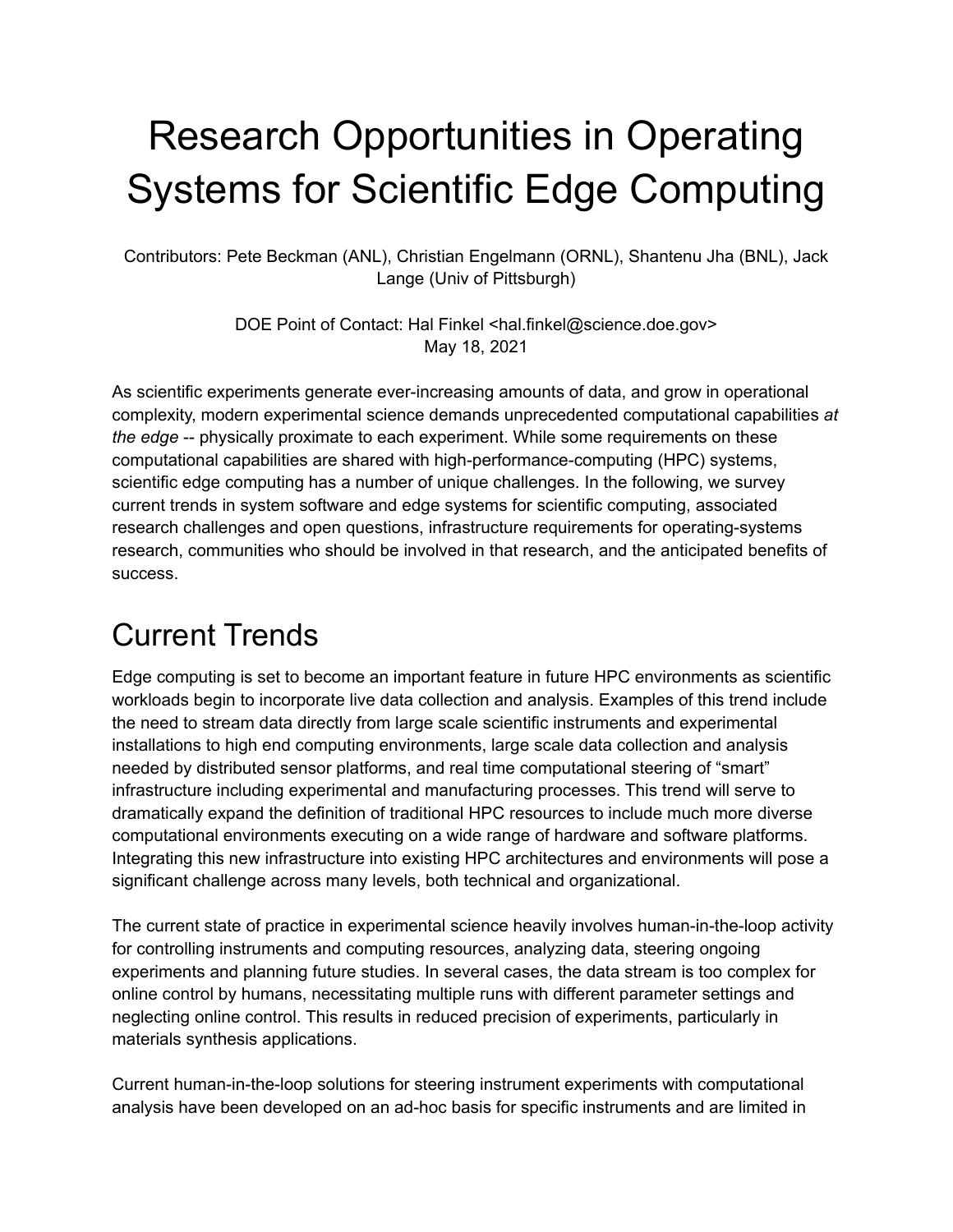scope. Data formats, communication protocols and human-machine interfaces are usually incompatible with other instruments, analysis approaches and the envisioned autonomous online real-time control. For example, replacing instrument data analysis with AI or using AI in decision-making processes for steering or planning experiments may require wrangling of instrument data, interaction between instruments and edge computing resources, modification of vendor software to make instruments steerable, common data formats, and human-machine interaction for planning, observation and control. Also, computational simulations evaluating or planning experiments may have experiment data as input and experiment control data as output, requiring compatible interfaces between simulations and experiments.

#### Research Challenges

The integration of edge and HPC infrastructures will necessitate a re-examination of existing trust and security models deployed by modern HPC centers. Modern environments tend to rely predominantly on user based access controls enforced at the edge of HPC environments. These mechanisms rely heavily on out-of-band vetting of individual users and strong authentication mechanisms to ensure that only trusted entities are able to gain access to HPC systems. As the edge of HPC environments expands to include remote hardware installations and large numbers of cheap and widely distributed sensor devices, there will be a significant challenge to update existing security models to keep pace. Developing new security models suitable for this new system model poses a significant research challenge that will require a significant rethinking of existing trust models, authentication mechanisms, access control mechanisms, and security policies.

The DOE's recent Artificial Intelligence (AI) for Science Report [1] outlines the need for smart systems, instruments and facilities to enable science breakthroughs with autonomous experiments, "self-driving" laboratories, smart manufacturing, and AI-driven design, discovery and evaluation. The DOE's recent Computational Facilities Research Workshop report [2] identified smart systems and facilities as a broad challenge area with enabling automation and eliminating human-in-the-loop requirements as a cross-cutting theme.

One of the major bottlenecks for science is the limited speed at which experiments can receive feedback from computation and theory. Accelerating this cycle requires connected instrumentation with local/instantaneous computation using edge computing resources where feasible and with remote/urgent computation using leadership computing resources when necessary. Creating this cross-linking infrastructure enables computational analysis of experiment data for steering ongoing experiments and planning future studies. For example, experiment data analysis may discover anomalies in a sample that need to be further investigated using the same or another instrument. Similarly, a biological sample may have only a limited lifetime, requiring computational analysis of experiment data to be performed promptly to allow further study. Also, experiments in manufacturing may use data analysis to discover and treat manufacturing defects, requiring a real-time feedback control loop.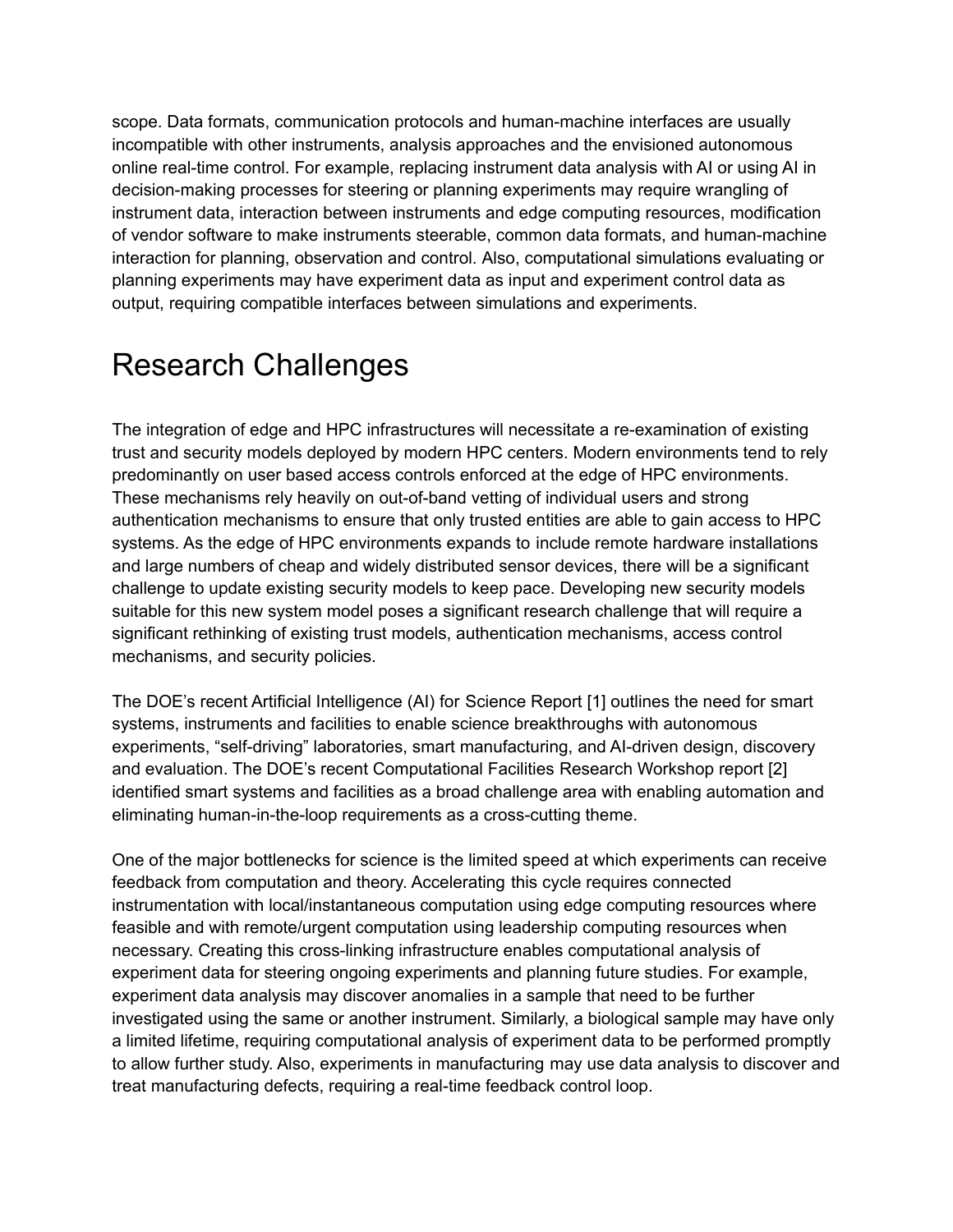### Infrastructure Requirements

Updating HPC security models to support edge based resources will require a number of infrastructural mechanisms. Incorporating large numbers of edge resources will dramatically increase the scale of the environment and will require scalable access control mechanisms that are able to support much more heterogeneous computing resources and more complex organizational structures. To effectively adapt to these environments will require access control mechanisms that support a high degree of semantic expressiveness in order to effectively encode increasingly complex and abstract policies. In addition access control policies will need to expand to include heterogeneous and dynamic collections of edge based hardware resources which will likely exhibit large amounts of churn and varying degrees of availability. This will require the expansion of security models to enable them to dynamically establish trust with potentially ephemeral edge resources in order to ensure end-to-end data security and access control. Trusted edge resources will need to support the ability to provide trusted execution environments with hardware level primitives as well as attestable and authenticatable software environments. Building on these features, edge enabled environments will require new protocols and secure/trusted Operating System/Runtime environments to enable the environment to incorporate the edge computing resources into the broader HPC ecosystem.

Smart instruments, "self-driving" laboratories and smart manufacturing employ machine-in-the-loop intelligence for autonomous decision-making. Human-in-the-loop needs are reduced by an automated online control that is capable of collecting experiment data, analyzing it, and taking appropriate operational actions in real time to steer ongoing or plan the next experiment. It may be assisted by a "black box" AI trained offline with archived data and/or with synthetic data created by a digital twin. It may also rely on causal models, reinforcement learning or advanced statistical methods. Human interaction for experiment planning, observation and steering is still part of the automated online control.

A software framework for connecting instruments with edge and center computing resources is needed that is capable of collecting, transferring, storing, processing, curating and archiving data in common formats. It also must be able to communicate with instruments and computing and data resources for orchestration and control, and with humans for critical decisions and feedback. Programming interfaces are needed that leverage community and commercial/custom software for instruments, automation, workflows and data transfers. This infrastructure must be able to orchestrate resources, control resources and transfer data across multiple administrative domains. It serves autonomous robot-controlled laboratories utilizing edge computing resources as well as DOE's leadership instruments utilizing leadership computing facilities.

In order to support existing and future use-cases and requirements, OS (middleware) for scientific edge-computing must include agile mechanisms to provision distributed resources with collective properties, as opposed to individual properties, and possibly inconsistent capabilities and availability. Top down and centralized resource federation is unlikely to scale, be resilient, or even responsive to dynamic changes. Integrated application-systems decision making -- which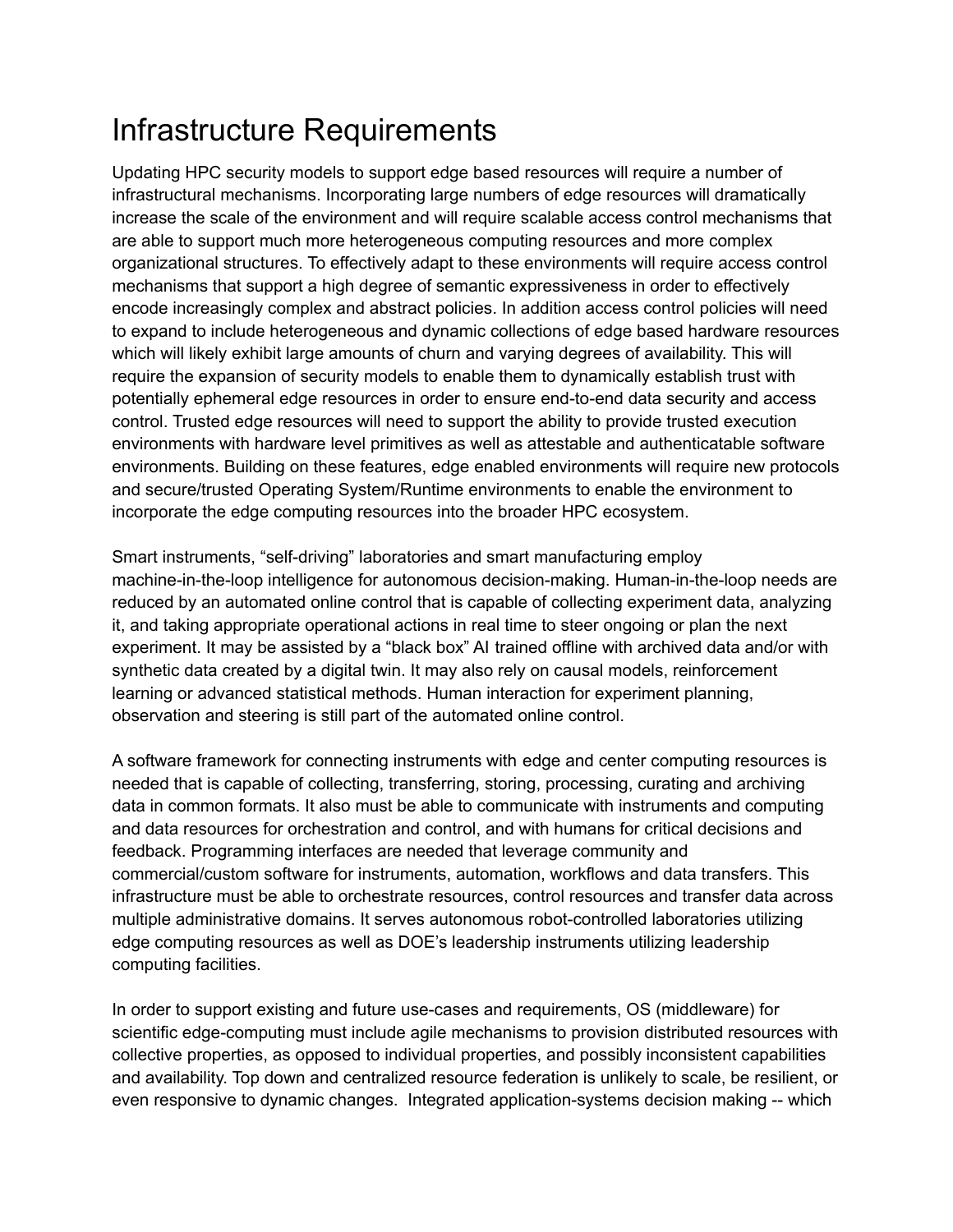combine elements of top-down with decentralization, promise scale, resilience and responsiveness. In order to achieve the necessary control and information flow for integrated application-systems resource and workload management, the infrastructure must also present unified abstractions and interfaces for resource and workload management to distributed applications. For example, user-facing abstractions and interfaces must include explicit performance and quality of service measures; system-facing abstractions and interfaces must include information about resource availability, and control for configuration and distributed resources selection.

#### Benefits of Success

Expanding HPC platforms to seamlessly integrate edge resources will allow future HPC systems to dramatically expand their utility by supporting emerging classes of workloads based on large scale and distributed online data collection. As experimental data collection needs increase, IOT sensor platforms proliferate, and the need for HPC computing resources extends more and more into edge devices, the ability to leverage large scale supercomputing resources in service of these workloads will provide significant new capabilities that would otherwise remain out of reach.

Autonomous experiments, "self-driving" laboratories, smart manufacturing, and AI-driven design, discovery and evaluation using a combination of edge and center computing and data resources enable faster science breakthroughs with autonomous steering of ongoing and planning of the next experiments. Computational analysis of experiment data in a computing environment that includes dedicated edge resources close to the instrument and DOE's leadership center resources accelerate the feedback from computation and theory and significantly advance the speed at which science breakthroughs are achieved. For example, autonomous robot-controlled laboratories can perform experiments 24/7 using Bayesian design of experiments. In another example, autonomous experiments at DOE's leadership experimental facilities can make use of DOE's supercomputers, using edge computing capability to automatically orchestrate data transfer and supercomputer allocation reservation and job launch.

### Contributing Research Communities

The work in building an infrastructure ecosystem that connects instruments with edge and center data and computing resources involves the edge computing community, the distributed systems community, the HPC global OS community, HPC operations personnel at computing facilities, the AI/ML and data analytics community, the decision sciences community, and, most importantly, the instrument science community.